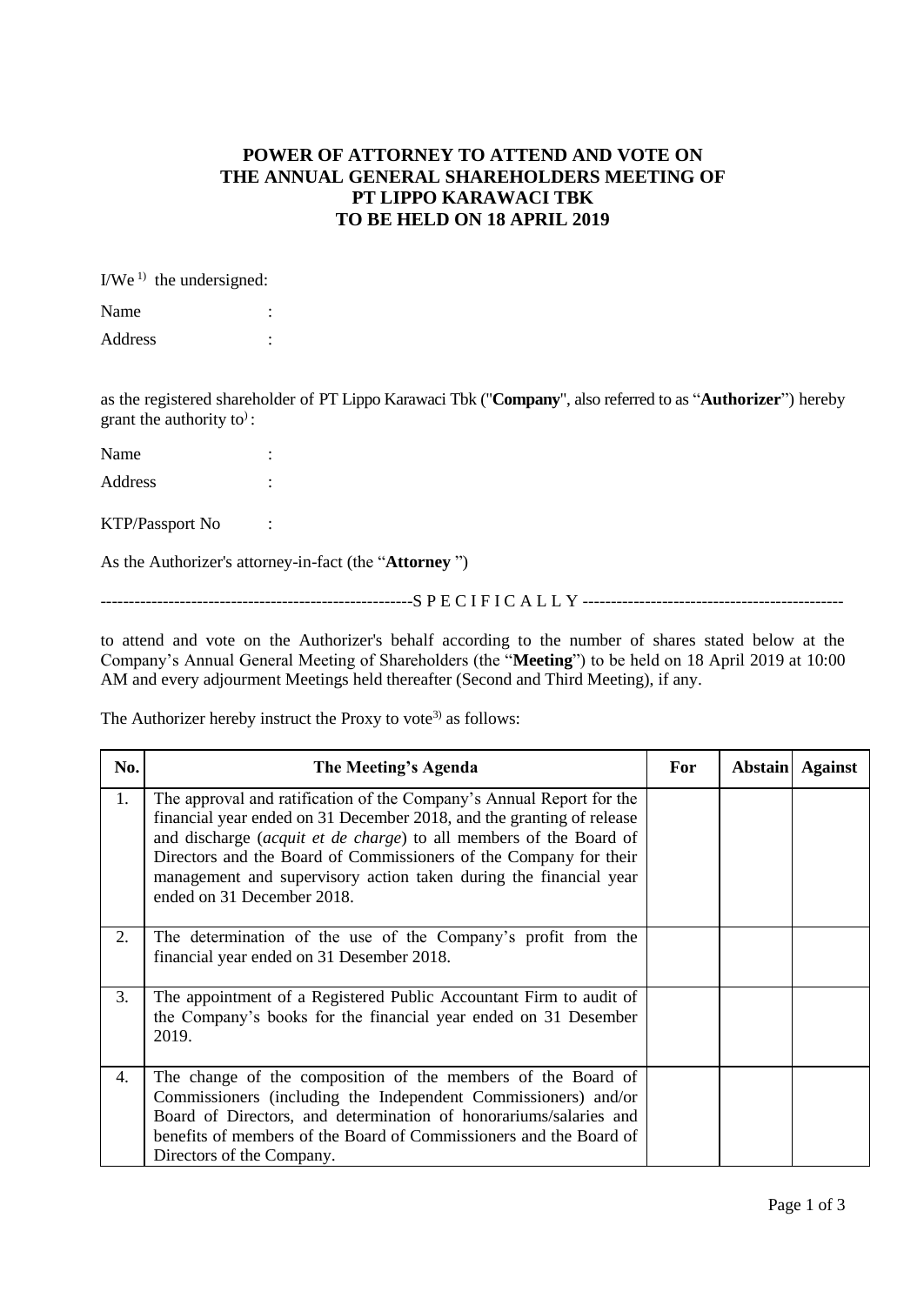| Approval for the amendment and/or adjustment of the Company's<br>Articles of Association.                                                           |  |  |
|-----------------------------------------------------------------------------------------------------------------------------------------------------|--|--|
| Approval for the proposed Rights Issue (Rights Issue IV ("PUT IV")) $\vert$<br>and increase of issued and paid-up capital in the context of PUT IV. |  |  |

This Power of Attorney shall remain valid and effective, and shall entitle the Attorney to attend and vote at any further adjournment of the Meeting of the Company to be held with respect to the above agenda, as long as the Authorizer is a registered shareholder of the Company. This Power of Attorney is given with the right of substitution.

**The Authorizer and the Attorney hereby state that each has read the Notification and Disclosure to the Shareholder of PT Lippo Karawaci Tbk of the Proposed Capital Increase through Rights Issue IV dated 12 March 2019 as well as the Invitation to the Annual General Meeting of Shareholders dated 27 March 2019, all published in Investor Daily Newspaper.**

|  | ) shares. |
|--|-----------|

Signed on ……….………...2019

**The Shareholder The Proxy** 

Stamp Duty Rp 6 000,-

\_\_\_\_\_\_\_\_\_\_\_\_\_\_\_\_\_\_\_\_\_ \_\_\_\_\_\_\_\_\_\_\_\_\_\_\_\_\_\_\_